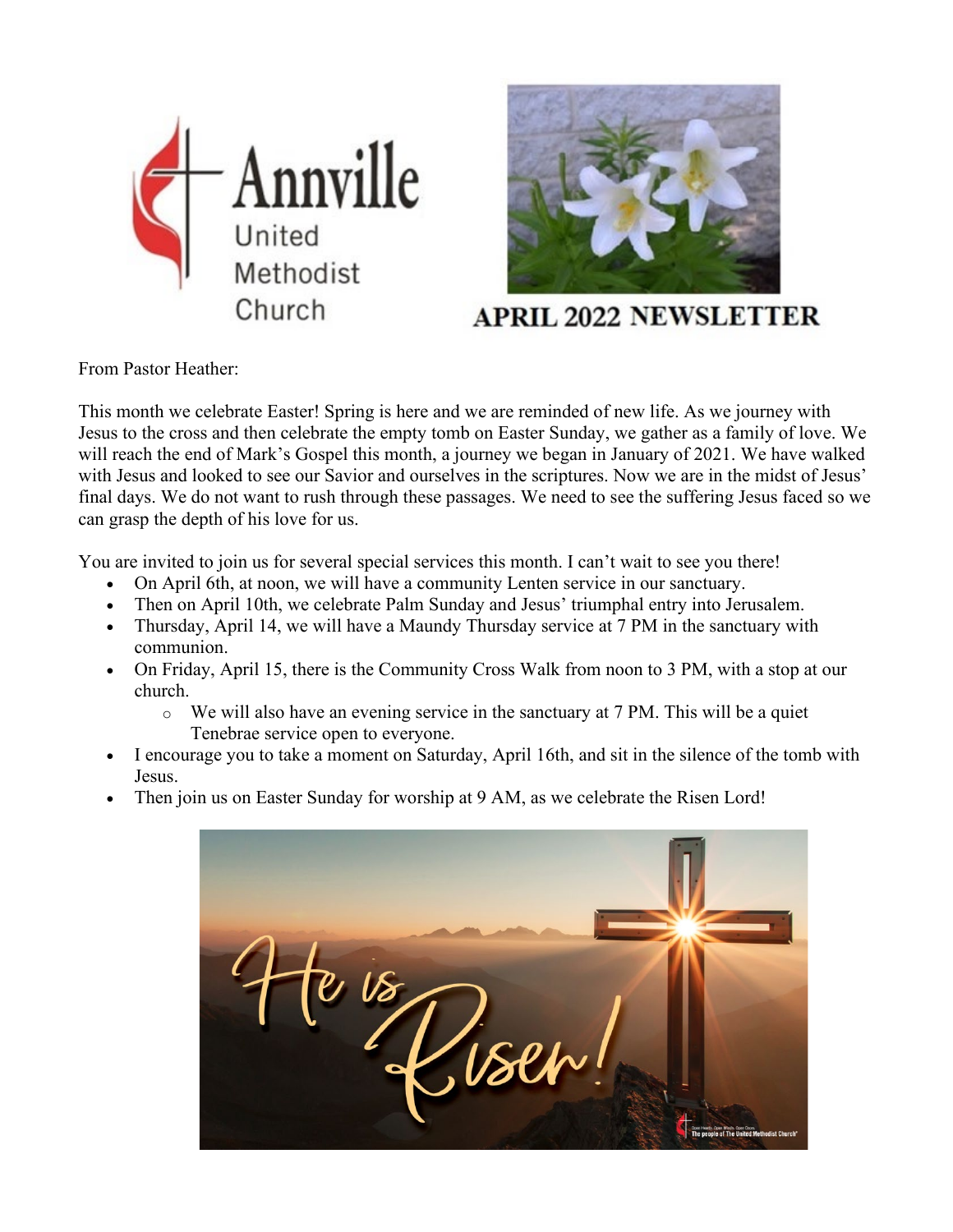



717-867-2104 One North College Avenue, Annville, PA 17003 AUMC1912@gmail.com www.annvilleumc.org Pastor Heather Hammel - pastor@annvilleumc.org Office Hrs: Tues-Thurs 8 AM - 1 PM

#### SERMON SERIES FOR APRIL

| April 3  | "Unbreakable Faith" -<br>Mark 15:21-32 -<br>(Communion)                                           |
|----------|---------------------------------------------------------------------------------------------------|
| April 10 | "Welcome the King" –<br>Mark 15:33-47 and<br>Luke 19:28-40 -<br>(Palm Sunday)                     |
| April 14 | "How to Love" $-$<br>John 13:1-17, 31b-35 -<br>(Maundy Thursday) - 7 PM<br>Service with Communion |
| April 15 | "Finding the Light in the<br>Darkness" - John 18:1-19:42 -<br>(Good Friday) - 7 PM Service        |
| April 17 | "We Have Hope" –<br>Mark 16:1-8 - (Easter)                                                        |
| April 24 | "We Are Witnesses" -<br>Mark 16:9-20.                                                             |

#### JOURNAL WRITING: BUILD YOUR CASTLE WITH WORDS.

The following is a poem by Art Ford. It speaks of the importance of journal writing in building the castles of our lives.

Build your castle with Words.

Tell yourself years from now What you were like, Back then.

Let your future self know what made you Back then,

And what others were made by you Back then.

You might be surprised with how well Your castle Turned out, How you turned out,

With just a few words.

#### STAY TUNED

To listen to our worship services by telephone, call 717-200-4069.

Watch us on YouTube.com and Facebook.com/annvilleumc.



# FEEDING FAMILIES<br>Through the generous donations of

congregants Easter dinners are being provided to five local families. As the Bible says, "Some people are always greedy for more, but the godly love to give!" Proverbs 21: 26.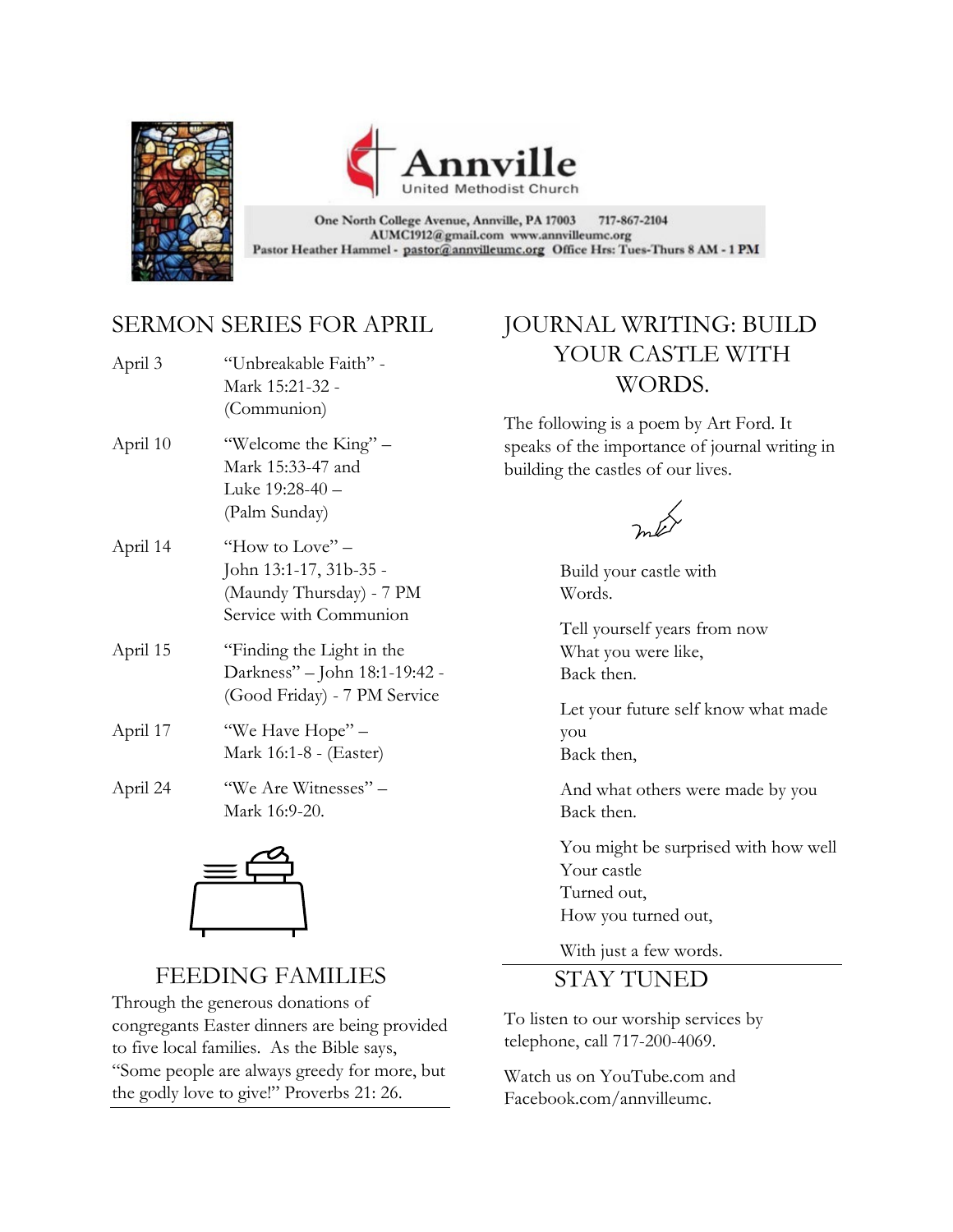# MUSICAL NOTES  $\int_{\mathbb{R}}$

Have you ever wondered how our organist chooses the music he uses for the prelude and postlude? Here's the answer from Mark Sorensen, our organist:

"I choose everything based on which part of the liturgical year we're in; for example, since we're in Lent at the moment, I look for titles that relate to Jesus' sacrifice or songs that invoke feelings of solemnity and hopefulness. When possible, I also try to tie the music in with the readings or the hymns, whether that be with similar words or similar tunes. I'll play some standard repertoire as well (by J.S. Bach, for example) which can usually fit anywhere in the year.

"As for the choir anthems I select, I've catalogued most of the choral music in the building so I can search by season or the number of voice parts when looking for something in particular. We have a small choir, but everyone loves to sing. I believe that is the primary reason we're able to accomplish so much; although some don't read music, they have good ears and are able to pick up the tunes rather quickly.

"I choose a variety of styles as well, including traditional hymn-like settings, modern-sounding  $20<sup>th</sup>$  century pieces, and upbeat gospel-style anthems. I also try to make rehearsals fun--we're not just there to practice for a set time before going home. It's a time of unity and fellowship. Everyone does what they can, and the end result is what we all hear on Sunday morning. We're always looking for new members, of course, and all are welcome!"

Submitted by Mark Sorensen, church organist.

#### FROM THE TRUSTEES

The trustees have a contractor lined up to do some electrical work in the church



attic. Fuses will be replaced with circuit breakers.

Submitted by Frank Gamble, Chair, Trustees

## VOLUNTEERS NEEDED

 We need volunteers to work in the kitchen during the Annville Free Library's Book Sale, which will take place in our church from

#### **Thursday, April 28, through Saturday, April 30.**

Contact Connie Zimmerman if you are willing to help. More details will come.



# WEDDING ANNIVERSARIES

Andrew and Jessica Bahler were married on April 10th.

#### BIRTHDAYS

 Chris Hirsch – April 1 Scott Gaffey - April 3 Hillard Brandt-Baker – April 6 Mike Gaffey - April 8 Sandy Neidlinger - April 8 Leroy Leach – April 13 Zachary Bahler – April 13 Gwen Keller – April 20 Barb Kreider – April 21 Jackie Sweigert – April 22 Thelma Clark – April 27 April Pellegrini – April 27 Michele Neidigh – April 28

## COMMUNITY EASTER EGG HUNT

 St. Mark Lutheran Church, 200 E. Main Street, is hosting a free 30-minute magic show and Community Easter Egg Hunt on Saturday, April 16, at 2 p.m. All are welcome!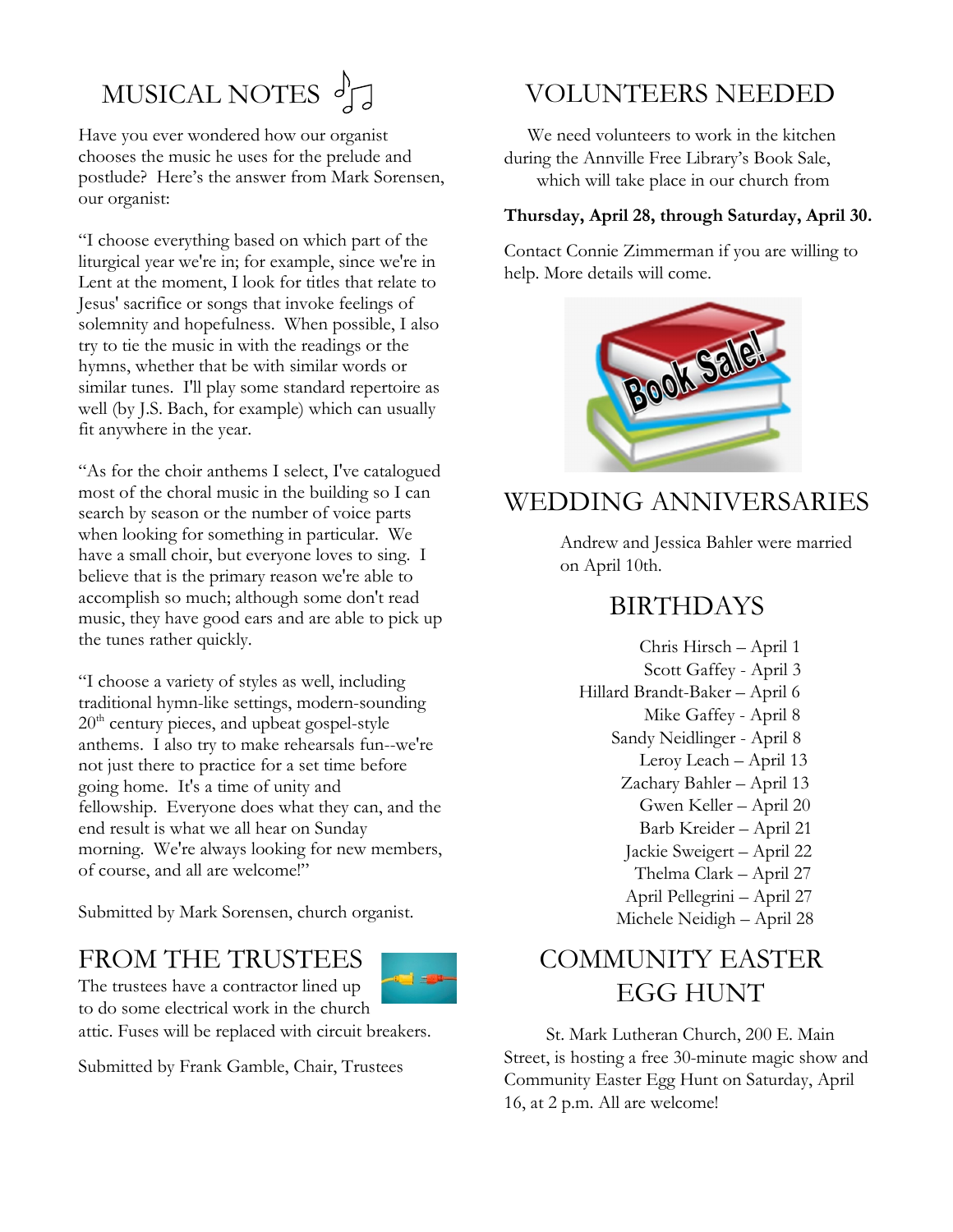#### OPPORTUNITIES TO SERVE

There are many ways to serve the church and make worship a fulfilling experience for all.

These are the most pressing needs:

**You are needed!** Please sign up in the narthex or on our sign-up genius online to serve on Sunday mornings.



We especially need people to train and serve as Head Ushers.

Greeters welcome the congregation beginning at 8:40 AM at the east entrance of the church. They remain at the entrance until the end of the first hymn so even latecomers will be greeted with a smile.

Scripture Readers receive an email from the church office with the scriptures on Tuesday or Wednesday prior to the Sunday service.

Nursery Attendants should be available for anyone needing the nursery.

Children's Sunday School Teachers need to be available to lead the children's class. Materials will be provided.

Tech Support runs the sound board and the video recording of the service.

Finally, Special Music, Dance, etc. enhances our worship. Volunteers are appreciated.

# SAVE THE DATE!

Historic Old Annville Day will take place this year on June 11 from 9 AM to 2 PM on West Main Street in Annville.

#### STAFF APPRECIATION DAY

April is Staff Appreciation Month and the SPRC would like to let our Church Staff know how much we appreciate them. Please, if you feel so inclined, send a small note, email, card to our staff to let them know we do appreciate all they do for our church. Our staff is as follows: Phyllis Dryden, Church Administrative Assistant Mark Sorensen, Organist and Choir Director Doug Nyce, Custodian Phyllis Conrad, Assistant Organist.

Submitted by Stephanie Gaffey, Chair, Staff Parish Relations Committee.

#### GIRL SCOUTS SELLING **COOKIES**

**Girl Scout cookies** are available on Saturday, April 9, from 11 AM to 3 PM at Lisa's Café in Palmyra. Please support Girl Scout Troop 71100, who meets in our building.



 MISSIONARY INVOLVED IN HELPING UKRANIAN REFUGEES



Carrie Callahan

Carrie Callahan, a missionary supported by the Annville United Methodist Church, is located 4 ½ hours from the border between Ukraine and Hungary. She therefore has a direct connection to refugees fleeing to Hungary.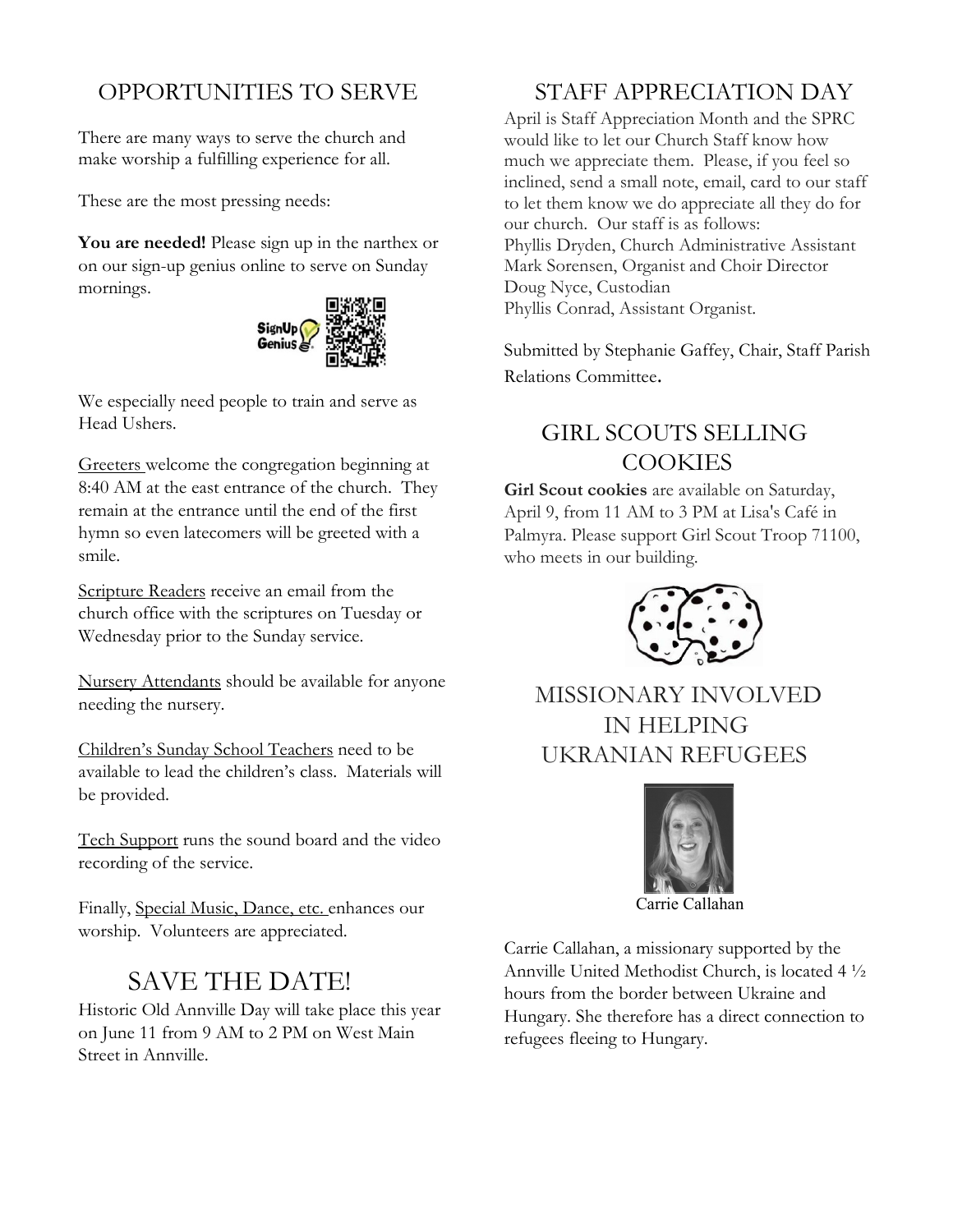### SUNDAY SCHOOL NOT JUST FOR KIDS

There are two adult Sunday School classes at Annville UMC. Attendance is faithful and an important part of students' lives. Recently we asked attendees several questions about their classes. This is what they had to say.

#### **What Draws You to Sunday School Class?**

- The learning and fellowship with other people
- The teacher and the opportunity to refresh early learnings
- The classes help to keep my faith strong.
- I like to learn new things and to hear the ideas of others in order to help form opinions.
- I also like to be aware of the experiences of others; they may or may not coincide with my own experiences.

#### **What Do You Talk About?**

- The background of our denomination and how the Articles of Religion compare with the Confessions of the EUB Church
- Many topics, including the meanings of the symbols in our stained-glass windows and the architecture of our church
- The Bible and other interesting topics
- Current events, problems of the world, social issues
- Past people/events, as well as current leaders of the faith; how ideas change through the years.
- The subjects are always different, varied and interesting.

#### **Why Is Adult Sunday School Worthwhile?**

- It refreshes what one has learned about religion, the Bible, and attitudes about religion today.
- It renews my faith.
- A great teacher is also good to help us learn so much about the Bible
- We listen, participate, and discuss; we are encouraged to share our opinions with others.
- We get different ideas and views of society and the community.
- It is a safe atmosphere where we can say what we believe/think and no one will chastise us.
- It is okay to pose questions or to say "I don't know."
- People can be open in their remarks.
- The camaraderie is important.

Another class likes to read God-inspired books and to discuss how the circumstances in the book come up in our own lives so we can relate to the messages. By discussing these things, we trust that God will inspire us to be better Christians.

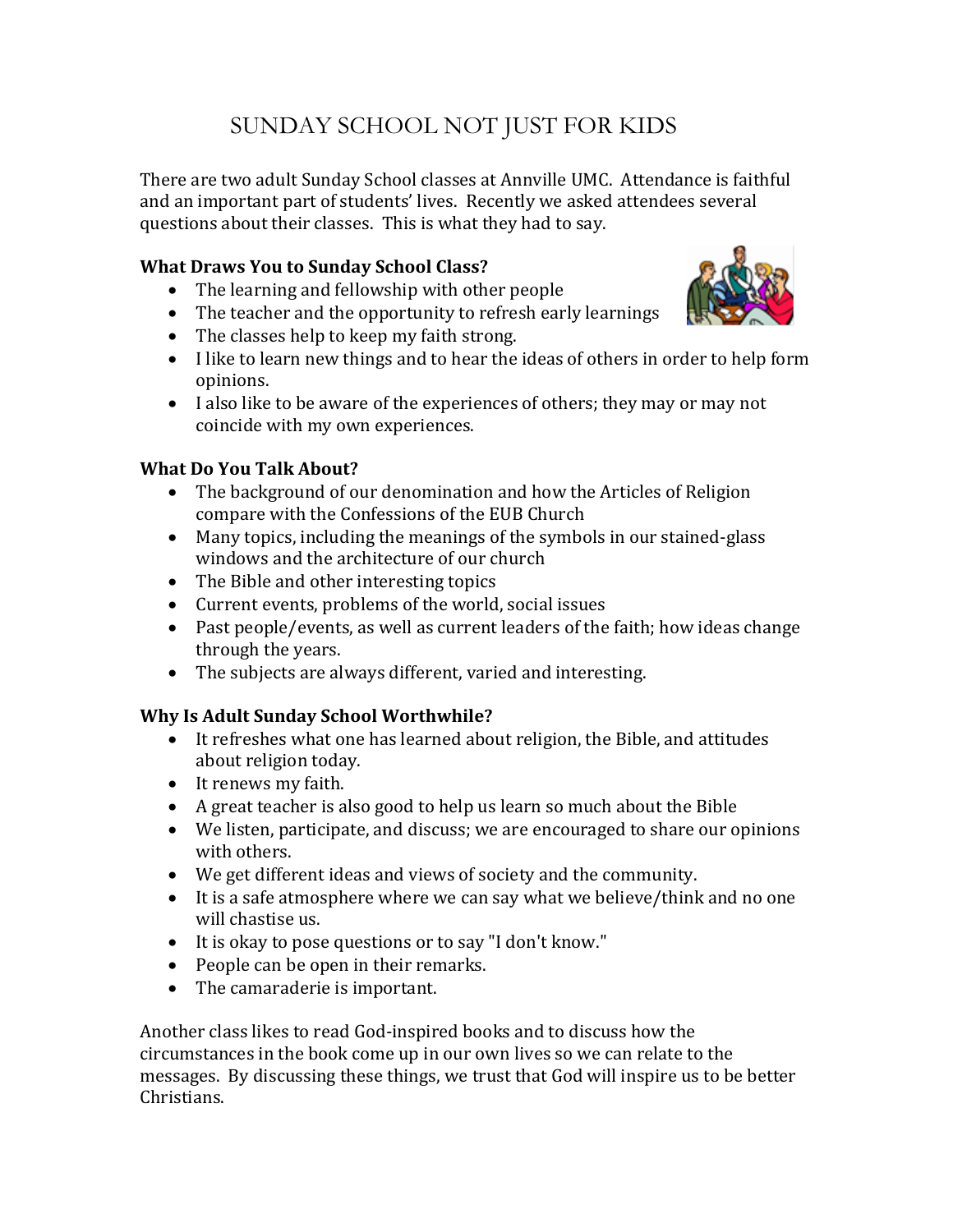# **GOOD FRIDAY CROSS WALK** in Annville April 15,2022

The Annville-Cleona Area Council of Churches invites you to join us in a procession by following the cross carried through various parts of Annville on Good Friday. The procession will stop at a number of churches in the community and also on the sidewalk in front of Gacono Realty for a scripture reading, hymn, and prayer. Each stop will focus on one of the Seven Last Words of Jesus. We will provide a van for those unable to walk from one stop to the next. People may join the Cross Walk at any of the following stops in Annville:

12 Noon at Saint Paul the Apostle Roman Catholic Church, 125 South Spruce Street

12:25 p.m. at Annville Church of the Brethren, 495 East Maple Street

12:45 p.m. at Annville United Methodist Church, 1 North College Avenue

1:05 p.m. at Saint Anthony Coptic Orthodox Church, 118 West Main Street

1:20 p.m. on the plaza at Gacono Realty, 50 West Main Street

1:40 p.m. at Christ Church United Church of Christ, 200 South White Oak Street

2:00 p.m. at Saint Mark Lutheran Church, 200 East Main Street

2:20 p.m. at the Lebanon Valley Home Chapel, 550 East Main Street

2:30 p.m. Benediction at Lebanon Valley Home Chapel

Return to your cars at the parking lot at St. Paul the Apostle Catholic Church

This is a special opportunity to publically witness our faith in fellowship among all the congregations of our communities. It is also an opportunity for families and Religious Education classes to walk with us, as we take turns carrying and following the cross.

You are invited to share in any part or all of the Cross Walk.